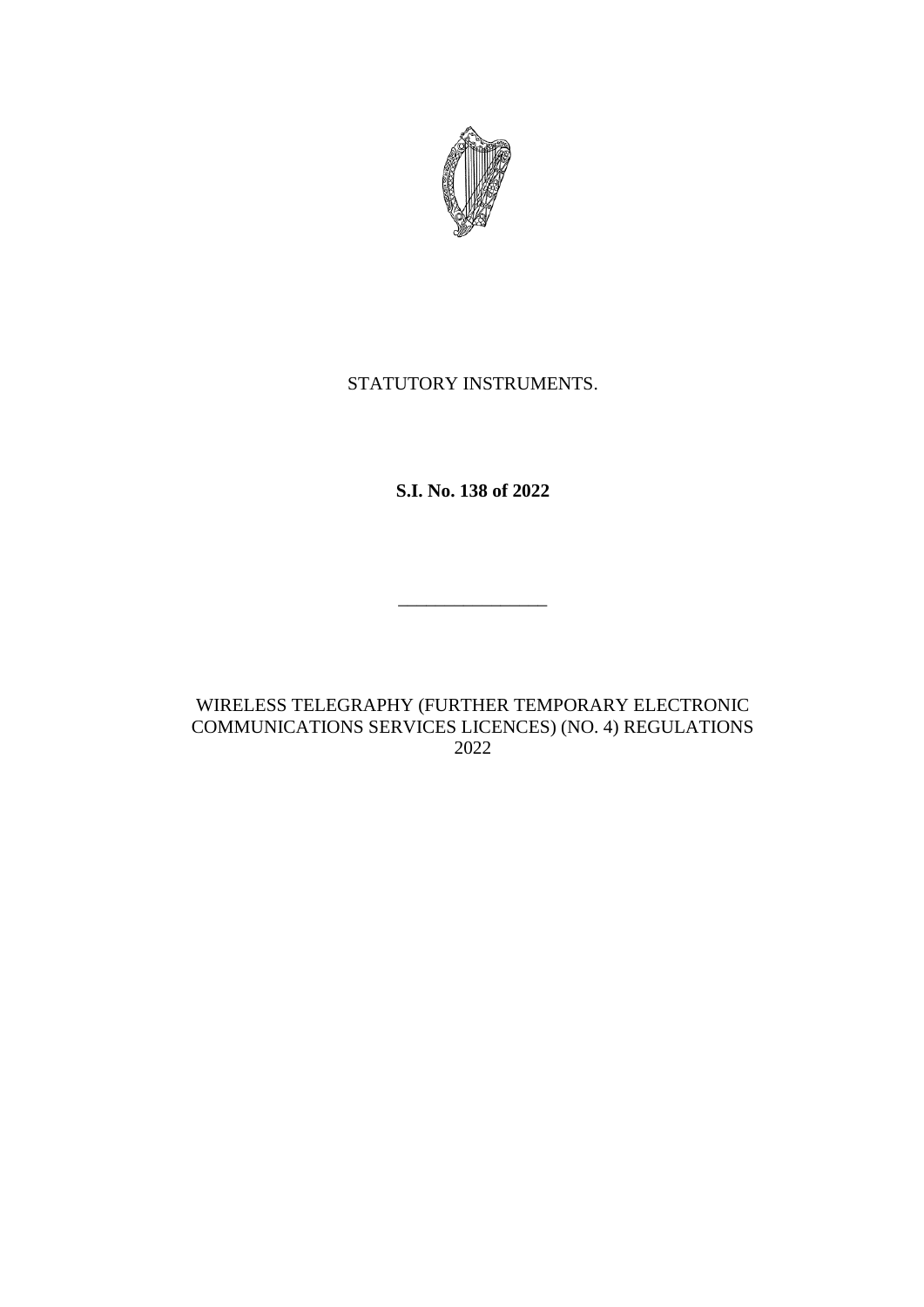# S.I. No. 138 of 2022

## WIRELESS TELEGRAPHY (FURTHER TEMPORARY ELECTRONIC COMMUNICATIONS SERVICES LICENCES) (NO. 4) REGULATIONS 2022

The Commission for Communications Regulation, in exercise of the powers conferred on it by section 6(1) of the Wireless Telegraphy Act 1926 (No. 45 of 1926) as substituted by section 182 of the Broadcasting Act 2009 (No. 18 of 2009), and with the consent of the Minister for the Environment, Climate and Communications in accordance with section 37 of the Communications Regulation Act 2002 (No. 20 of 2002), (as adapted by the Communications, Climate Action and Environment (Alteration of Name of Department and Title of Minister) Order 2020 (S.I. No. 373 of 2020)) hereby makes the following Regulations:

## *Citation*

1. These Regulations may be cited as the Wireless Telegraphy (Further Temporary Electronic Communications Services Licences) (No. 4) Regulations 2022.

### *Interpretation*

2. (1) In these Regulations:

"2.1 GHz Band" means radio frequency spectrum in the range 1920 to 1980 MHz paired with radio frequency spectrum in the range 2110 to 2170 MHz;

"2.1 GHz Band Block" means a 5 MHz paired block of radio frequency spectrum in the 2.1 GHz Band;

"700 MHz Duplex" means radio frequency spectrum in the range 703 to 733 MHz paired with radio frequency spectrum in the range 758 to 788 MHz;

"700 MHz Duplex Block" means a 5 MHz paired block of radio frequency spectrum in the 700 MHz Duplex;

"Act of 1926" means the Wireless Telegraphy Act 1926 (No. 45 of 1926);

"Act of 1972" means the Wireless Telegraphy Act 1972 (No. 5 of 1972);

"Act of 2002" means the Communications Regulation Act 2002 (No. 20 of 2002);

"Apparatus" in relation to Licences means apparatus for wireless telegraphy as defined in section 2 of the Act of 1926 for terrestrial systems capable of providing Electronic Communications Services;

"Authorisation Regulations" means the European Communities (Electronic Communications Networks and Services) (Authorisation) Regulations 2011 (S.I. No. 335 of 2011);

"Commission" means the Commission for Communications Regulation established under the Act of 2002;

*Notice of the making of this Statutory Instrument was published in "Iris Oifigiúil" of* 1*st April,* 2022*.*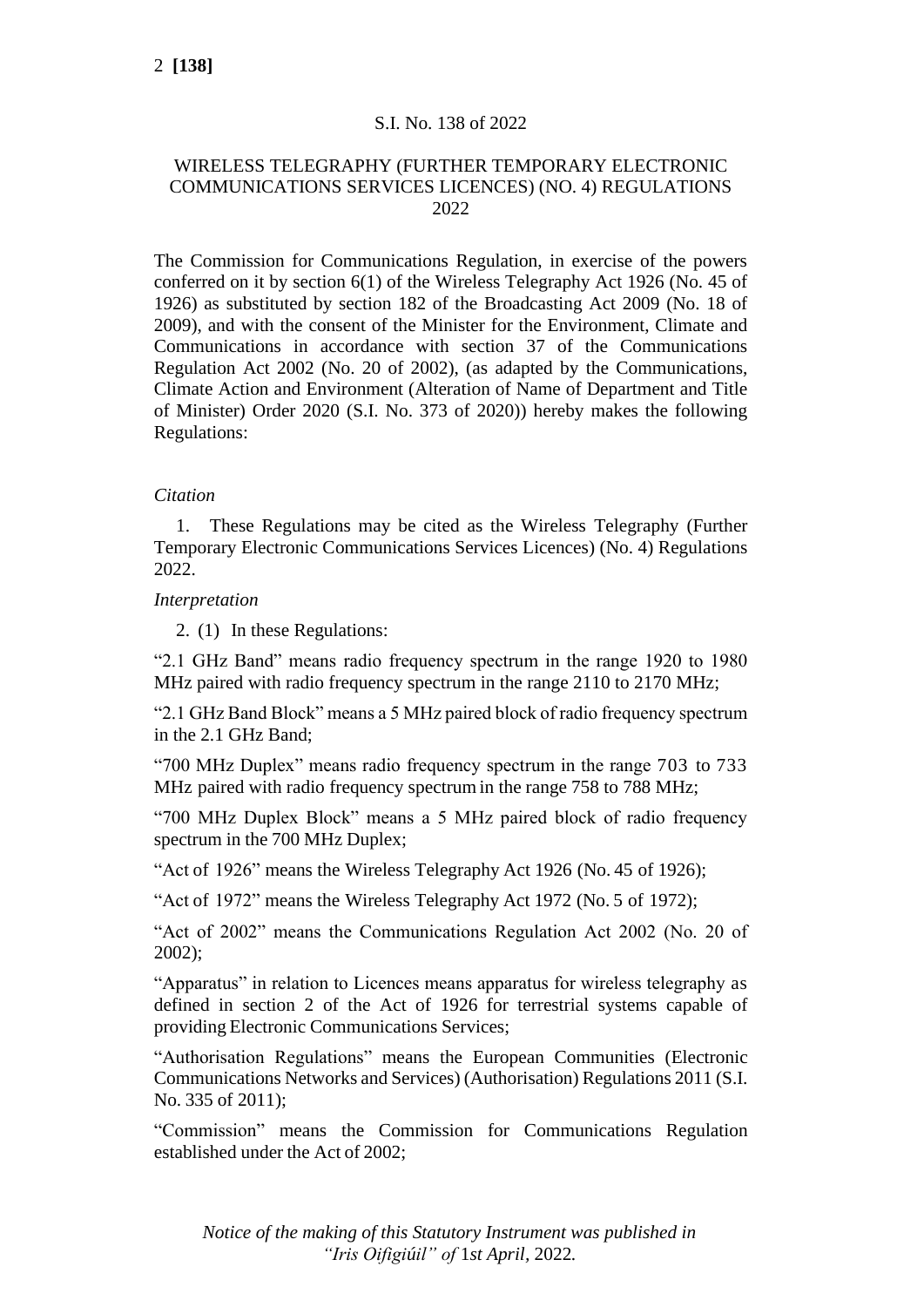"Decision of 2012" means European Commission Implementing Decision (2012/688/EU) of 5 November 2012 on the harmonisation of the frequency bands 1920-1980 MHz and 2110-2170 MHz for terrestrial systems capable of providing electronic communications services in the Union, as amended by European Commission Implementing Decision (EU) 2020/667 of 6 May 2020;

"Decision of 2016" means European Commission Implementing Decision (EU) 2016/687 of 28 April 2016 on the harmonisation of the 694 -790 MHz frequency band for terrestrial systems capable of providing wireless broadband electronic communications services and for flexible national use in the Union;

"Electronic Communications Network" ("ECN") and "Electronic Communications Service" ("ECS") have the meanings assigned to them in the Framework Regulations;

"Equivalent Isotopically Radiated Power" ("EIRP") means the product of the power supplied to the antenna and the antenna gain in a given direction relative to an isotropic antenna;

"FDD" means Frequency Division Duplex;

"Framework Regulations" means the European Communities (Electronic Communications Networks and Services) (Framework) Regulations 2011 (S.I. No. 333 of 2011);

"Further Temporary Electronic Communications Services Licence (No. 4)" means a Licence in the form set out in Schedule 1 to keep and have possession of Apparatus, in accordance with and subject to the terms and conditions set out therein;

"Harmful Interference" has the meaning set out in the Framework Regulations;

"Lease" means the assignment by a Licensee ("the Lessor") of some or all of a right of use for radio frequencies granted under a Licence for a period less than the remaining duration of the right of use to another party ("the Lessee"), after which the right of use for radio frequencies reverts to the Lessor;

"Licence" means a non-exclusive licence granted under section 5 of the Act of 1926 in accordance with and subject to the matters prescribed in these Regulations to keep and have possession of Apparatus in a specified place in the State, being a Further Temporary Electronic Communications Services Licence (No. 4);

"Licence Commencement Date" means the date, as specified in the Licence, upon which the Licence comes into effect;

"Licensee" means the holder of a Licence;

"Non-exclusive", in relation to a Licence, means that the Commission is not precluded from authorising the keeping and having possession by persons other than the Licensee, on a Non-Interference and Non-Protected Basis, of apparatus for wireless telegraphy for the radio frequency spectrum specified in the Licence;

"Non-Interference and Non-Protected Basis" means that the use of apparatus for wireless telegraphy is subject to no Harmful Interference being caused to any Radiocommunication Service, and that no claim may be made for the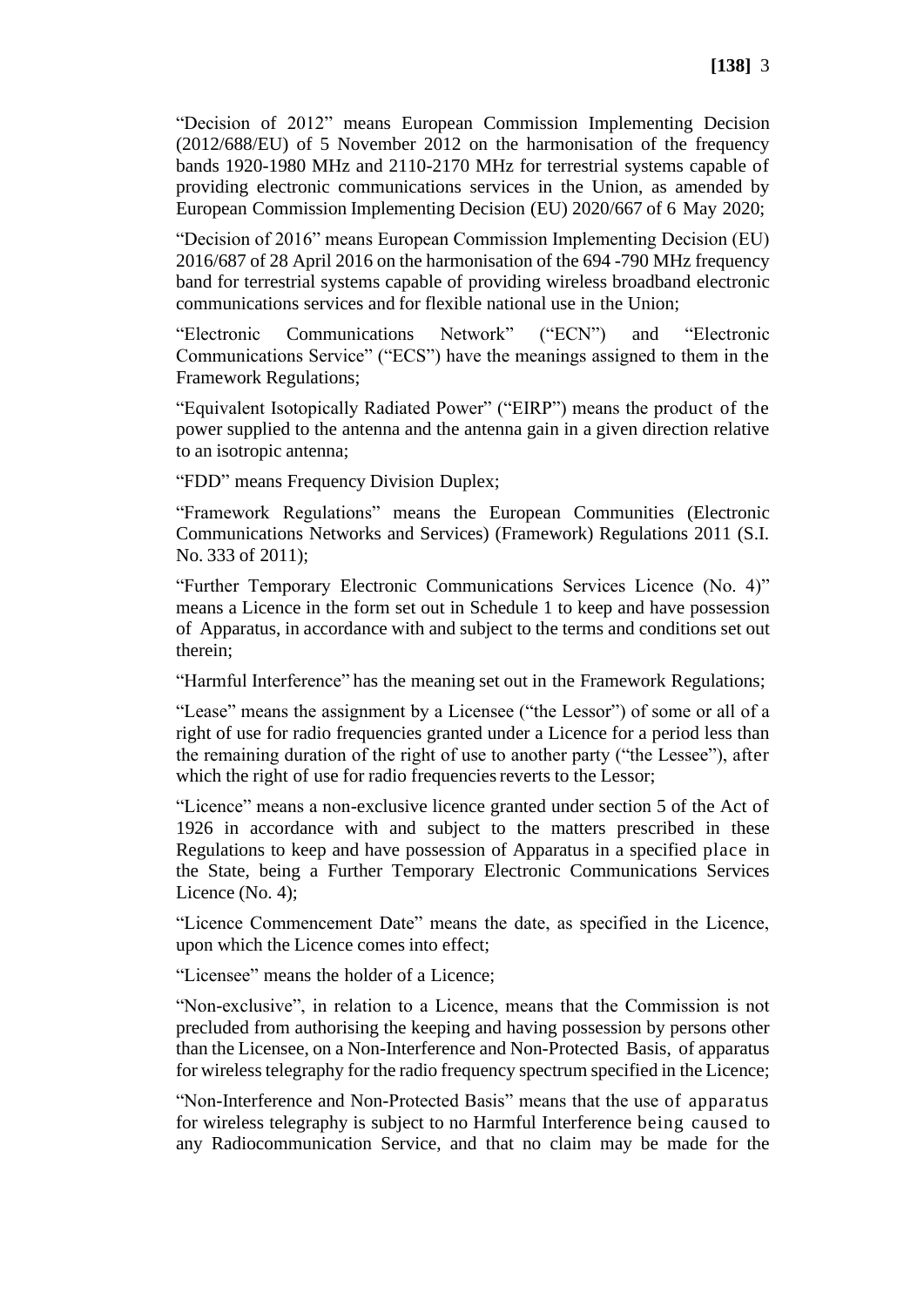protection of apparatus for wireless telegraphy used on this basis against Harmful Interference originating from Radiocommunication Services;

"Radio Equipment Regulations" means the European Union (Radio Equipment) Regulations 2017 (S.I. No. 248 of 2017);

"Radiocommunication Service" means a service as defined in the Radio Regulations of the International Telecommunication Union involving the transmission, emission or reception of radio waves for specific telecommunication purposes;

"Transfer" has the meaning set out in the Transfer Regulations;

"Transfer Regulations" means the Wireless Telegraphy (Transfer of Spectrum Rights of Use) Regulations 2014 (S.I. No. 34 of 2014); and

"Undertaking" has the same meaning set out in the Framework Regulations.

(2) A word or expression that is used in these Regulations and that is also used in the Act of 1926 has, unless the context otherwise requires, the same meaning in these Regulations that it has in that Act.

(3) A word or expression that is used in these Regulations and that is also used in the Act of 2002 has, unless the context otherwise requires, the same meaning in these Regulations that it has in that Act.

(4) A word or expression that is used in these Regulations and that is also used in the Framework Regulations or in the Authorisation Regulations has, unless the context otherwise requires, the same meaning in these Regulations that it has in those Regulations.

### *Licences to which these Regulations apply*

3. These Regulations apply to Further Temporary Electronic Communications Services Licences (No. 4).

### *Application for the Grant and Form of Licences*

4. (1) Application for the grant of a Licence shall be made by an Undertaking to the Commission in writing and in such form as may be determined by the Commission from time to time.

(2) The Commission may grant a Licence, following payment by the applicant of the relevant fee prescribed in Regulation 8, in accordance with the Authorisation Regulations and having regard to, among other things:

- (*a*) available information regarding the extraordinary situation arising from COVID-19 and, in particular, as it may reasonably affect Electronic Communications Networks and the provision of relevant Electronic Communications Services in the State;
- (*b*) available information regarding the impact of the extraordinary situation arising from COVID-19 upon the capacity of the Electronic Communications Network operated by the Undertaking, including the locations in the State where any capacity constraints are occurring or are likely to occur;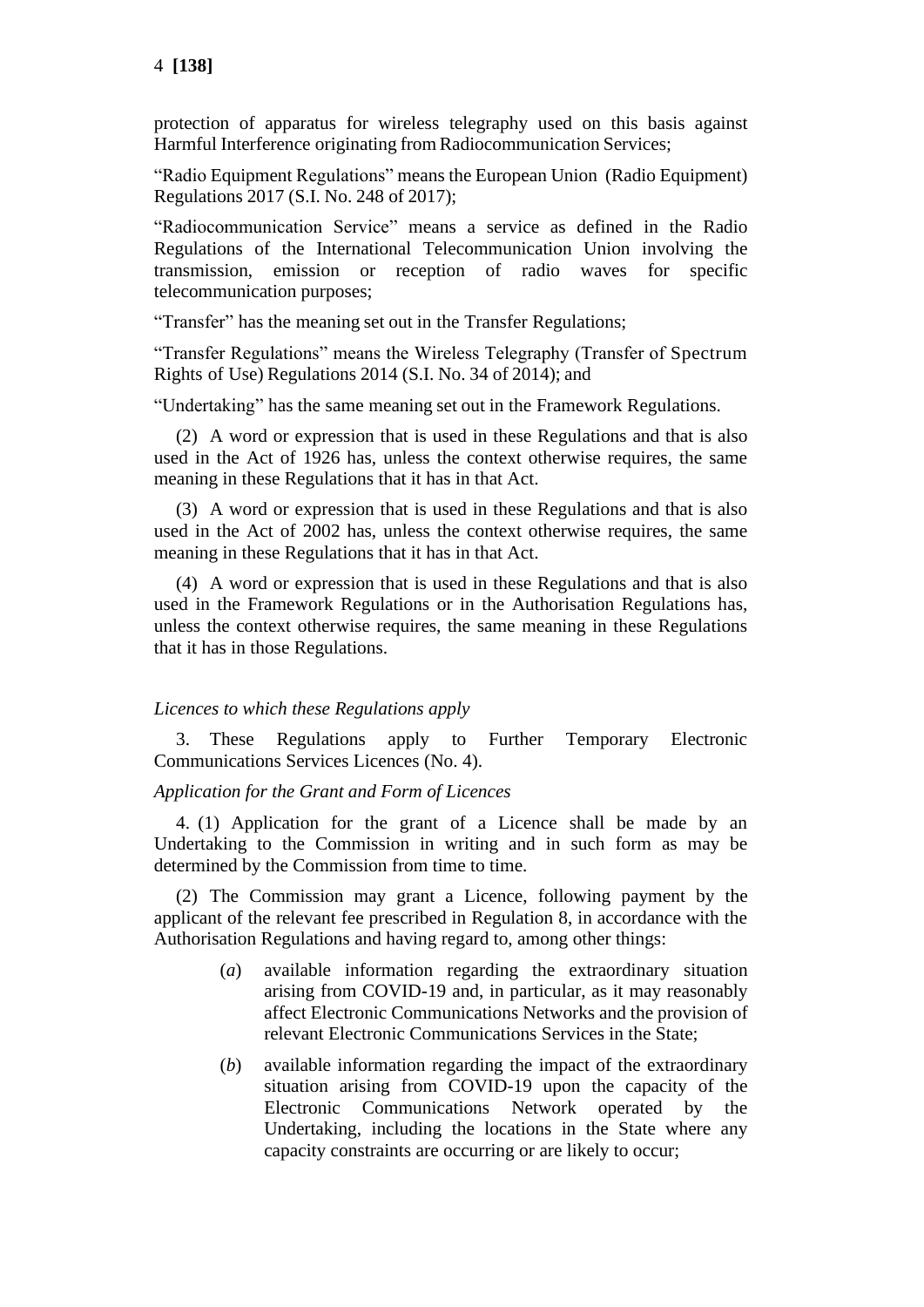- (*c*) available information regarding how the rights of use of radio frequencies applied for by the Undertaking would reasonably and materially assist in alleviating the capacity constraints identified in connection with sub-paragraph (b), including the lead time for the Undertaking to effectively make use of such rights of use of radio frequencies;
- (*d*) available information regarding the risks to the provision of existing Electronic Communications Services, and the quality of such existing provision, by the Undertaking in making changes to its Electronic Communications Network to effectively make use of the rights of use of radio frequencies applied for;
- (*e*) the need to encourage the efficient use and ensure the effective management of the radio frequency spectrum; and
- (*f*) the Commission's obligations and objectives in relation to competition for the provision of Electronic Communications Networks and Electronic Communications Services.

(3) An Undertaking that applies for the grant of a Licence shall furnish to the Commission such information as the Commission may reasonably require for the purposes of its functions under these Regulations, the Act of 1926, the Framework Regulations and/or the Authorisation Regulations, and if the Undertaking, without reasonable cause, fails to comply with this paragraph, the Commission may refuse to grant the Licence concerned to the Undertaking.

(4) A Licence to which these Regulations apply shall be in the form specified in Schedule 1, with such variation, if any, whether by addition, deletion or alteration as the Commission may determine from time to time or in any particular case in accordance with the Authorisation Regulations.

#### *Duration of Licences*

5. (1) The commencement date and expiry date of a Licence shall be set by the Commission and specified in the Licence.

(2) The duration of any Licence granted under these Regulations shall be up to but no longer than three calendar months.

(3) Upon application properly being made in accordance with Regulation 4, the Commission may renew a Licence granted under these Regulations for a further period of up to but no longer than three calendar months.

(4) Any Licence granted or renewed under these Regulations shall expire no later than 1 October 2022.

#### *Conditions of Licences*

6. Any Licensee that is granted a Licence under these Regulations and to which these Regulations apply shall:

> (*a*) ensure that it complies with the conditions in its Licence and with these Regulations;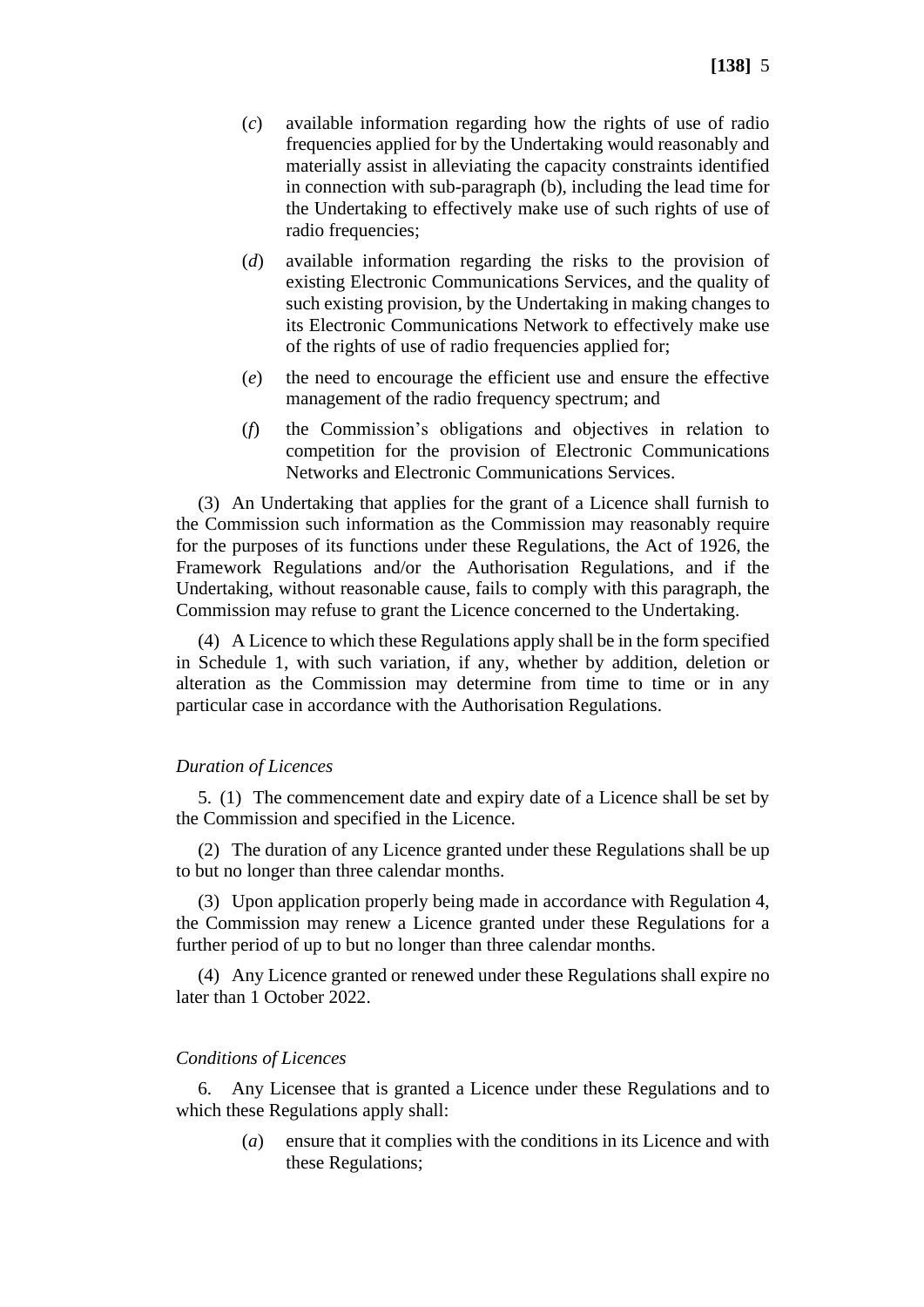- (*b*) ensure that any Apparatus in the 700 MHz Duplex complies with the Decision of 2016, any Apparatus in the 2.1 GHz Band complies with the Decision of 2012.
- (*c*) ensure that all Apparatus installed, maintained, possessed or kept under the Licence is capable of operating within the radio frequency spectrum specified in the Licence;
- (*d*) ensure that all Apparatus worked or used under the Licence is worked or used only in the radio frequency spectrum specified in the Licence;
- (*e*) ensure that it makes payment of the fee set out in and in accordance with Regulation 8;
- (*f*) furnish such information in respect of the Licence as may be requested by the Commission from time to time;
- (*g*) ensure that all Apparatus, or any part thereof, is installed, maintained, worked and used so as not to cause Harmful Interference;
- (*h*) ensure that all Apparatus, or any part thereof, complies with the Radio Equipment Regulations;
- (*i*) comply with any special conditions imposed under section 8 of the Act of 1972;
- (*j*) upon becoming aware of any event likely to materially affect its ability to comply with these Regulations, or any conditions set out or referred to in any Licence, notify the Commission of that fact in writing no later than 5 Working Days upon becoming aware;
- (*k*) comply with all obligations under relevant international agreements relating to the use of Apparatus or the frequencies to which they are assigned under a Licence; and
- (*l*) not Transfer or Lease any rights of use for radio frequencies attaching to a Licence.

### *Enforcement, Amendment, Suspension and Withdrawal*

7. (1) Enforcement by the Commission of compliance by a Licensee with conditions attached to its Licence shall be in accordance with the Authorisation Regulations.

(2) The Commission may amend a Licence from time to time in accordance with the Authorisation Regulations having regard to, among other things, the factors set out in Regulation 4(2), and by giving the Licensee 5 days' notice in writing.

(3) The Commission may suspend or withdraw a Licence in accordance with the Authorisation Regulations.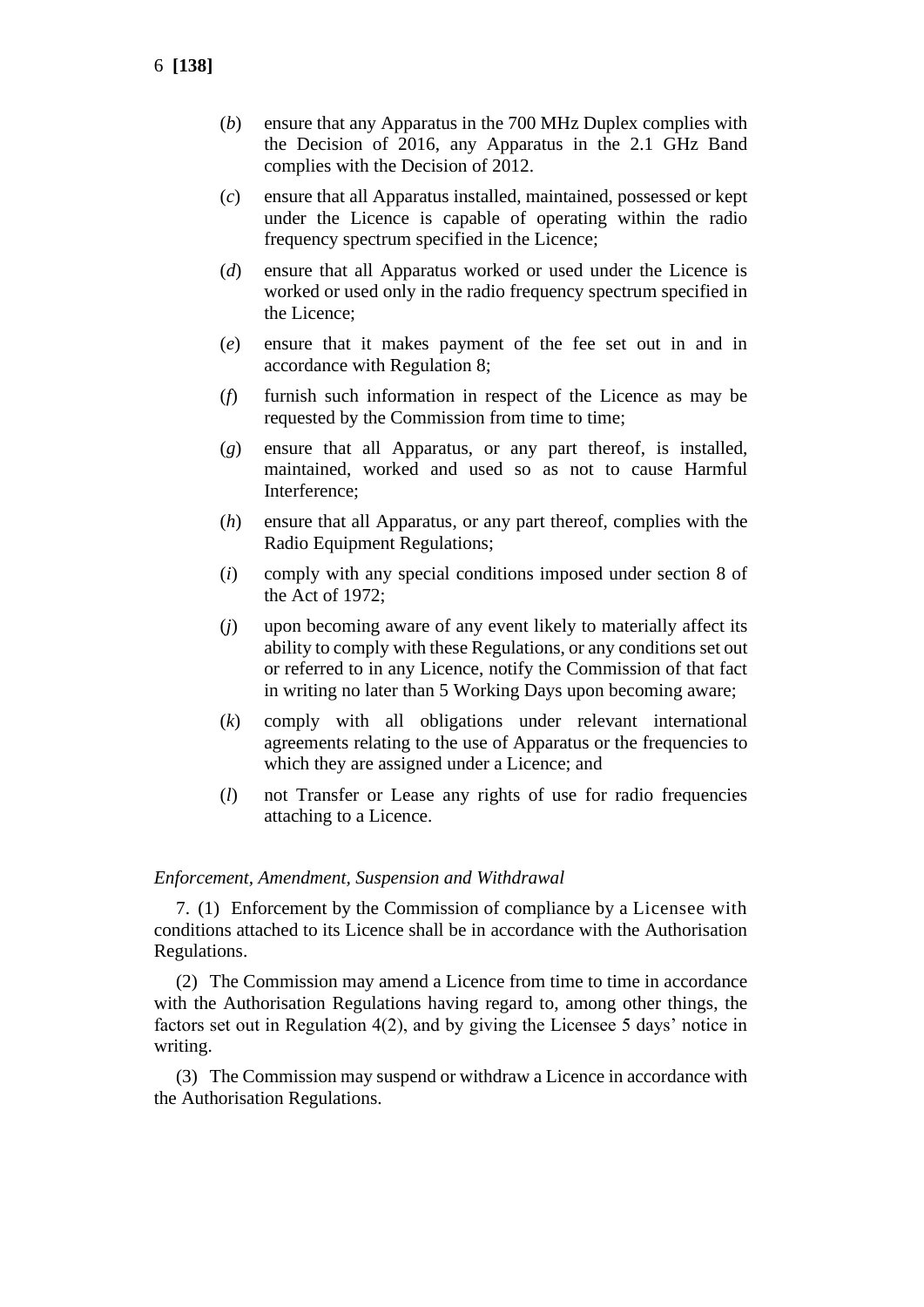### *Licence Fees*

8. (1) The fee for a Licence, or renewal of a Licence, is  $£100$  and is non refundable.

(2) Any payment to be paid by a Licensee under this Regulation shall be made by way of banker's draft or such other means and on such other terms, if any, as the Commission may decide.

### *Licensee to satisfy all legal requirements*

9. Licences granted pursuant to these Regulations do not grant to the Licensee any right, interest or entitlement other than to keep, have possession of, install, maintain, work and use Apparatus at a specified location or locations in the State.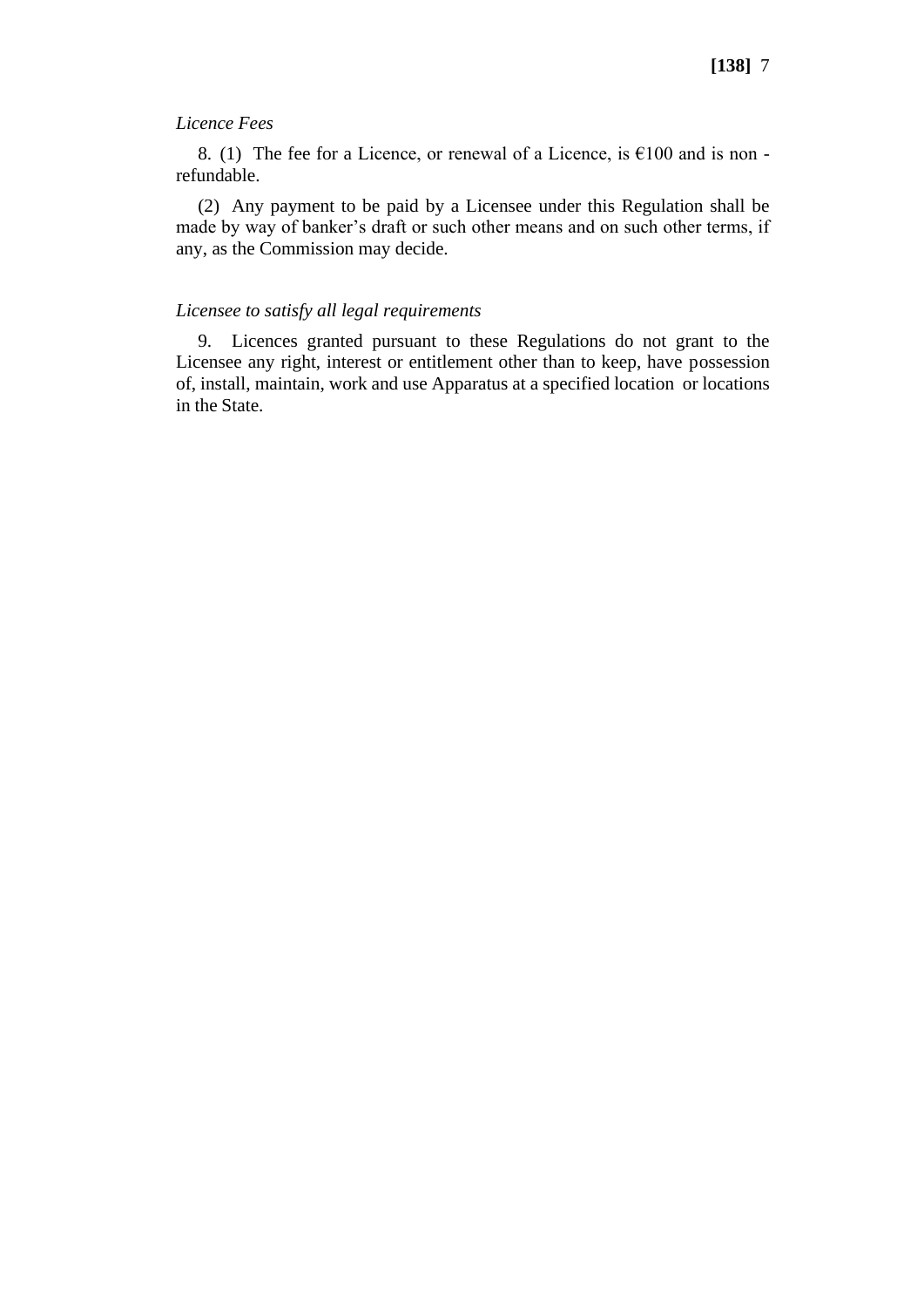# SCHEDULE 1

## WIRELESS TELEGRAPHY ACT, 1926

# **WIRELESS TELEGRAPHY (FURTHER TEMPORARY ELECTRONIC COMMUNICATIONS SERVICES LICENCES) (NO. 4) REGULATIONS 2022**

Further Temporary Licence (No. 4) for terrestrial systems capable of providing Electronic Communications Services

Licence under section 5 of the Act of 1926 to keep and have possession of apparatus for wireless telegraphy for terrestrial systems capable of providing Electronic Communications Services.

The Commission for Communications Regulation, in exercise of the powers conferred on it by section 5 of the Act of 1926 hereby grants the following licence to **[LICENSEE NAME]** of **[LICENSEE ADDRESS]** ("the

Licensee").

The Licensee is hereby authorised to keep and have possession of apparatus for wireless telegraphy for terrestrial systems capable of providing Electronic Communications Services as specified in Part 2 of this Licence, subject to such apparatus being installed, maintained, worked and used in accordance with the terms, conditions and restrictions set out in the Wireless Telegraphy (Further Temporary Electronic Communications Services Licences) (No. 4) Regulations 2022 ( S.I. No. 138 of 2022 ) ("the Regulations"), including but not limited to, the following:

1. The Licensee shall ensure that it complies with all of the conditions contained within the Regulations and within Parts 1 to 4 of this Licence; and

2. The Licensee shall ensure that it makes payment of the fee detailed in the Regulations.

For the purpose of this Licence, the definitions set out in the Wireless Telegraphy (Further Temporary Electronic Communications Services Licences) (No. 4) Regulations 2022 apply.

This Licence shall come in to effect on DD/MM/YYYY (the "Licence Commencement Date") and, subject to revocation, suspension or withdrawal, expires on DD/MM/YYYY.

Signed:

For and on behalf of the Commission for Communications Regulation

Date of Issue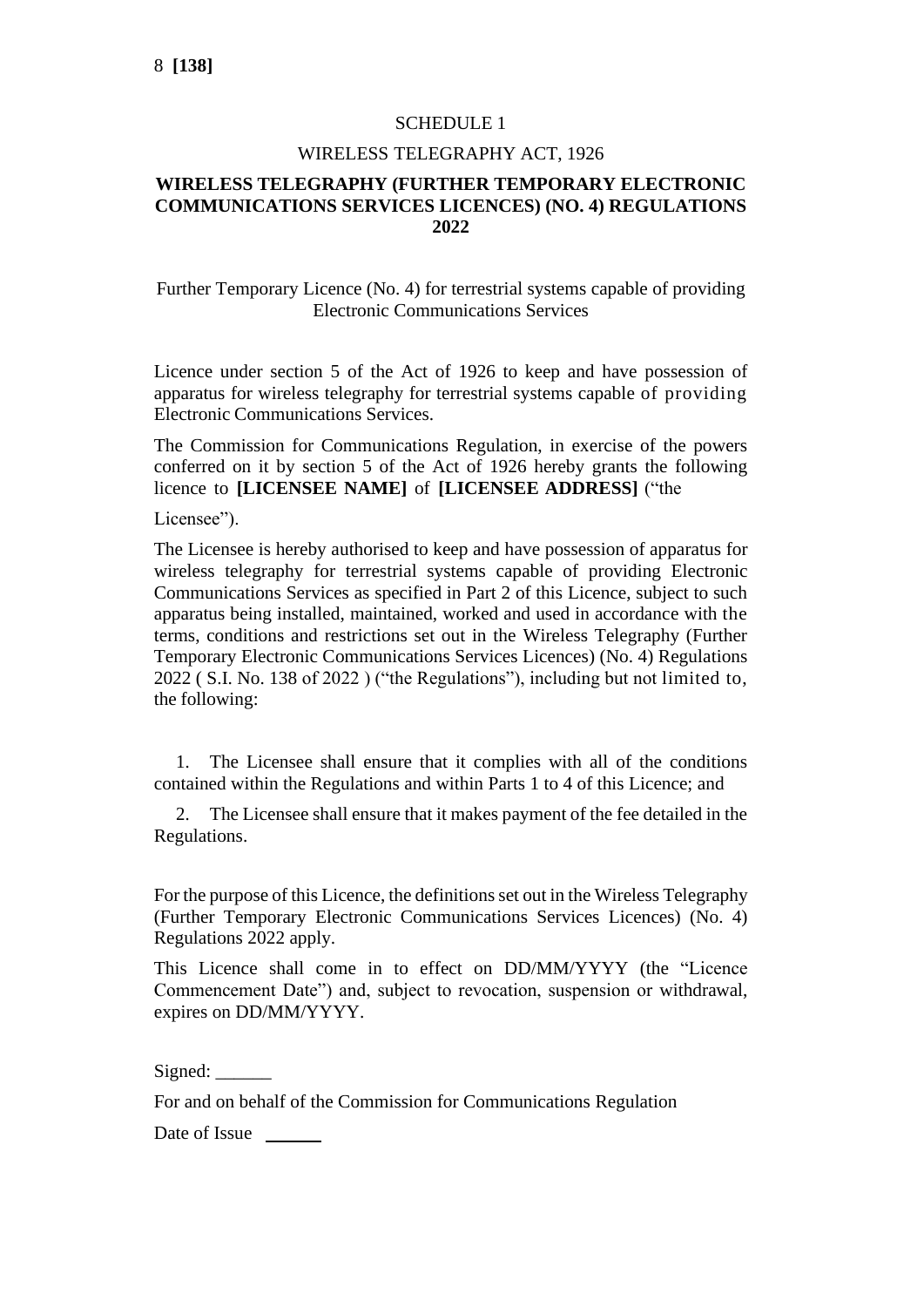# **[138]** 9

# **Part 1**

| Commencement and expiry dates of Spectrum Blocks |  |
|--------------------------------------------------|--|
|--------------------------------------------------|--|

| <b>Authorised</b><br><b>Band</b>                | Name of<br><b>Spectrum</b><br><b>Block</b> | Frequency<br>Assigned to<br><b>Spectrum Block</b> | Commencement<br>Date per<br><b>Spectrum Block</b> | <b>Expiry</b><br>Date<br>per<br><b>Spectrum</b><br><b>Block</b> |
|-------------------------------------------------|--------------------------------------------|---------------------------------------------------|---------------------------------------------------|-----------------------------------------------------------------|
| 700 MHz Duplex,<br>$2.1GHz$ , as<br>appropriate | Block A, B, C<br>etc.                      | $From \_\_\_MHz$<br>$to$ $-MHz$                   | <b>DD</b> Month YYYY                              | <b>DD</b> MonthYYYY                                             |

# **Part 2**

# The Apparatus to which this Licence applies

| <b>Authorised</b><br><b>Band</b>                            | Equipment<br>Index<br>Reference | <b>Terrestrial</b><br><b>System</b> | Equipment<br><b>Description</b> | <b>Manufacturer</b> | Model |
|-------------------------------------------------------------|---------------------------------|-------------------------------------|---------------------------------|---------------------|-------|
| 700 MHz<br>Duplex,<br>$2.1 \text{ GHz}$ , as<br>appropriate |                                 |                                     |                                 |                     |       |

# **Part 3**

# Apparatus Location and Details

| <b>Authorised</b><br><b>Band</b>                         | <b>Site Identity</b> | <b>Eastings</b> | <b>Northings</b> | Equipment<br><b>Index</b><br><b>Reference</b> | Maximum EIRP/<br><b>TRP</b><br>(dBm/5 MHz) |
|----------------------------------------------------------|----------------------|-----------------|------------------|-----------------------------------------------|--------------------------------------------|
| 700<br>MHz<br>Duplex,<br>$2.1$ GHz,<br>as<br>appropriate |                      |                 |                  |                                               |                                            |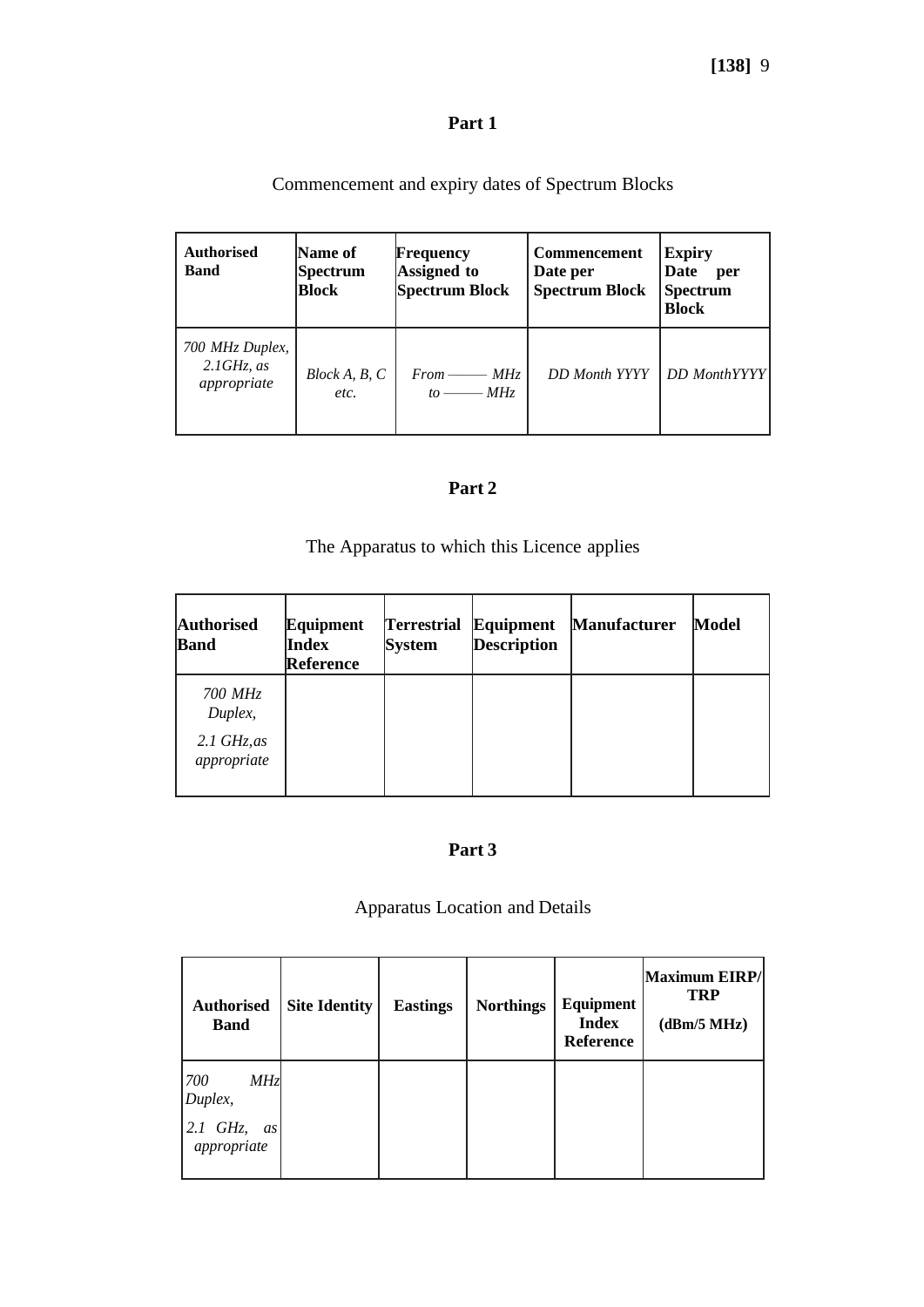# **Part 4**

## *Licence Conditions*

### **Section 1: General**

### *Harmful Interference*

1. In the event of Harmful Interference, the affected Licensees shall exchange information with a view to resolving the Harmful Interference by mutual consent. Where resolution cannot be agreed between the affected Licensees, the Commission may mediate in accordance with its statutory functions, objectives and duties.

## **Section 2: Technical Conditions**

### *Definitions*

1. The following additional definitions shall apply to this Licence:

"2RN" means RTÉ Transmission Network DAC (trading as 2rn);

"Active Antenna Systems" or "AAS" means a Base Station and an antenna system where the amplitude and/or phase between antenna elements is continually adjusted resulting in an antenna pattern that varies in response to short term changes in the radio environment. This excludes long-term beam shaping such as fixed electrical down tilt. In AAS Base Stations the antenna system is integrated as part of the Base Station system or product;

"Non-Active Antenna Systems" or "non-AAS" means a Base Station and an antenna system that provides one or more antenna connectors, which are connected to one or more separately designed passive antenna elements to radiate radio waves. The amplitude and phase of the signals to the antenna elements is not continually adjusted in response to short term changes in the radio environment;

"Base Station" means Apparatus connected to a backhaul network which provides a Radiocommunication Service to Terminal Stations using spectrum in the 700 MHz Duplex or 2.1 GHz Band;

"Block Edge Mask" or "BEM" is an emission mask that is defined as a function of frequency in relation to a 'block edge', the latter being the frequency boundary of a spectrum block for which rights of use are assigned to a Licensee. The BEM consists of several elements which are defined for certain measurement bandwidths.

"dBm" means decibels of power referenced to one milliwatt;

"Downlink" means transmissions from a Base Station to a Terminal Station;

"MNO" means a mobile network operator with an existing network in Ireland;

"TRP" (total radiated power) is a measure of how much power the antenna actually radiates and is defined as the integral of the power transmitted in different directions over the entire radiation sphere;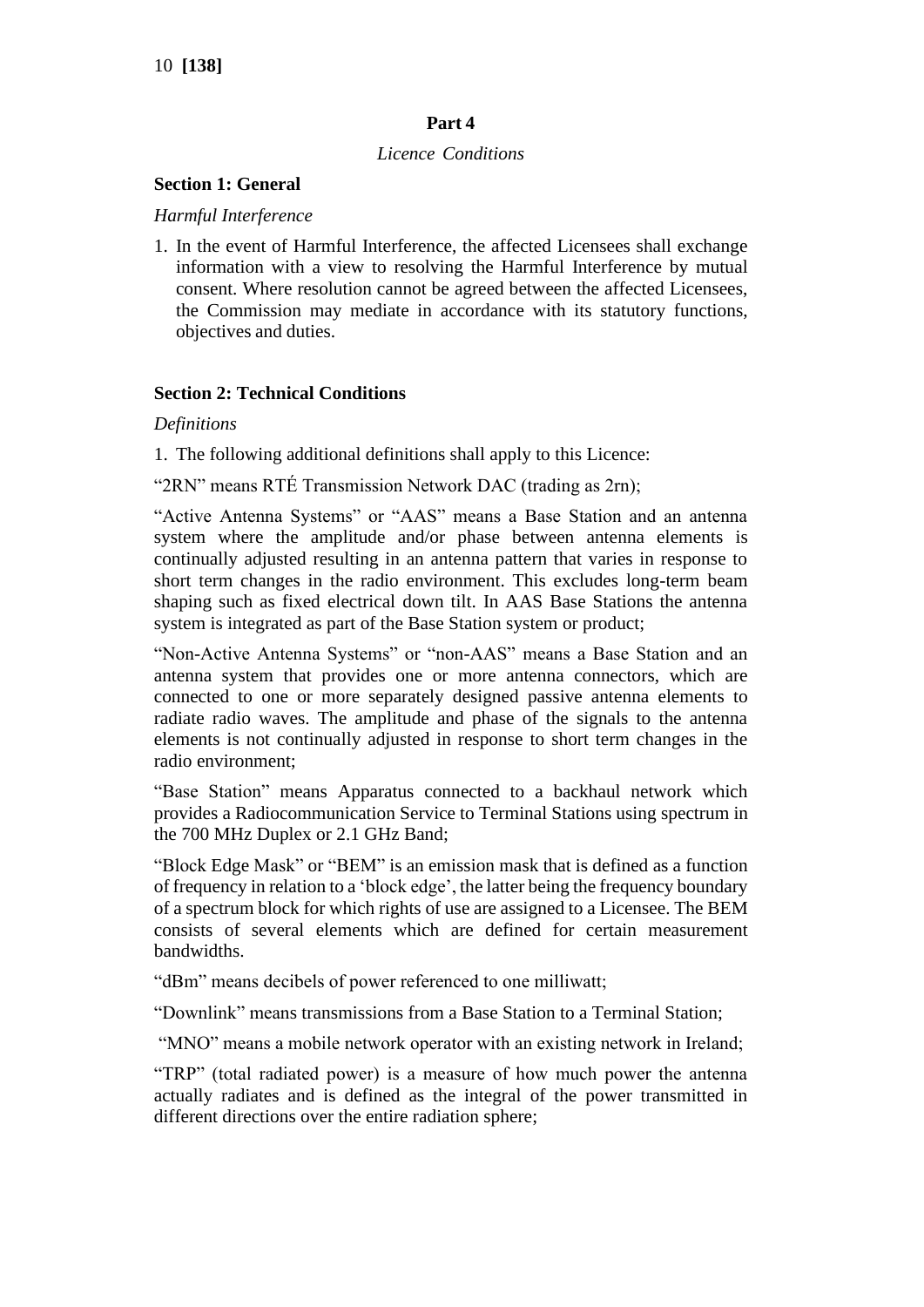"Terminal Station" means mobile user equipment and fixed customer premise equipment which communicates with a Base Station using spectrum in the 700 MHz Duplex or 2.1 GHz Band ;

"Uplink" means transmissions from a Terminal Station to a Base Station; and "Virgin Media" means Virgin Media Ireland Limited.

## *Technical Conditions*

2. The 700 MHz Duplex

- (a) Only terrestrial systems compatible with the Decision of 2016 can be worked and used in the 700 MHz Duplex.
- (b) The FDD mode of operation shall be used in the 700 MHz Duplex. The duplex spacing shall be 55 MHz with Terminal Station transmission (FDD uplink) located in the lower frequency band 703-733 MHz and Base Station transmission (FDD downlink) located in the upper frequency band 758-788MHz.
- (c) The Licensee shall comply with all Memoranda of Understanding  $(MoU')<sup>1</sup>$  agreed between the Commission and its neighbouring national regulatory authorities responsible for communications matters, in particular the Office of Communications ("Ofcom") in the UK, or its successor, in relation to the 700 MHz Duplex.
- (d) The Licensee shall comply with the 700 MHz Coordination Procedures as agreed to by the MNOs, 2RN and Virgin Media on 3 April 2020 and published by the Commission on 7 April 2020 as Annex 4 to Commission Document 20/27.

### *Base Stations*

- (e) Within a 700 MHz Duplex Block assigned to the Licensee, the in-block power from a Base Station must not exceed a maximum mean EIRP of 64 dBm/5 MHz per antenna.
- (f) Outside of the 700 MHz Duplex Block(s) assigned to the Licensee, the Licensee shall comply with the out-of-block BEM as specified in Section B of the Annex of the Decision of 2016.

### *Terminal Stations*

(g) The maximum mean in-block power limit of 23 dBm for

 $1$  [Memorandum of Understanding o](https://www.comreg.ie/industry/licensing/international-spectrum-coordination/)n frequency coordination between Ireland and the United Kingdom concerning the spectrum coordination of Land Mobile Radio Communication Networks in the frequency range 703 MHz to 2690 MHz, available at [www.comreg.ie](http://www.comreg.ie/)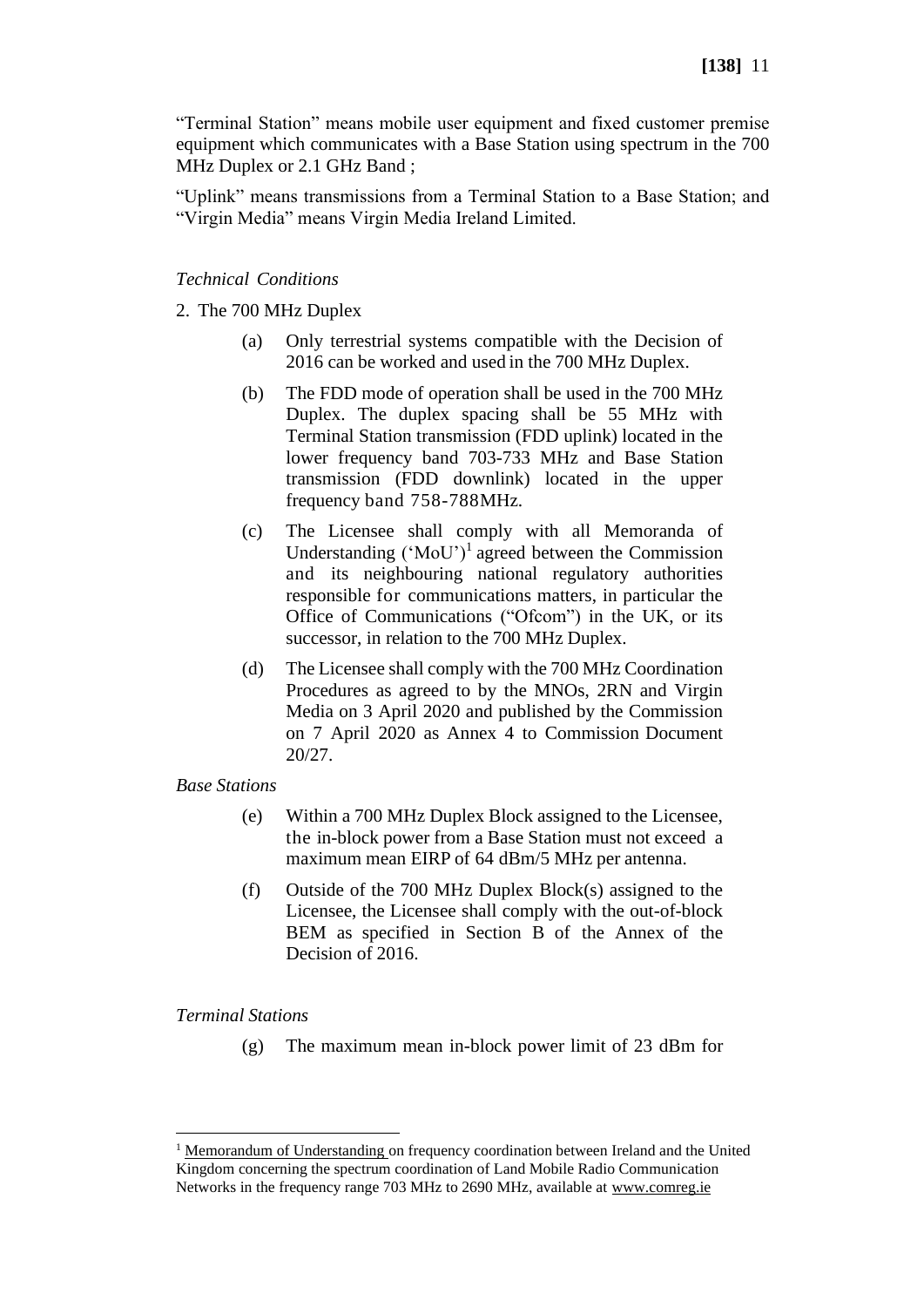Terminal Stations shall apply<sup>2</sup>.

- (h) The out-of-block technical conditions set out in Table 10 to Table 12 of the Annex to the Decision of 2016 shall apply.
- (i) Where a Licensee holds more than  $2 \times 10$  MHz in the 700 MHz Duplex and if this assignment is deployed starting at 703 MHz, the licensee shall not deploy a bandwidth greater than 10 MHz for Terminal Stations in order to meet the conditions as set out in Table 12 of the Annex to the Decision of 2016 to provide protection to the frequency range 470 - 694 MHz.
- 3. The 2.1 GHz Band
	- (a) Only terrestrial systems compatible with the Decision of 2012 can be worked and used in the 2.1 GHz Band.
	- (b) The duplex mode of operation shall be FDD. The duplex spacing shall be 190 MHz with Terminal Station transmission (FDD uplink) located in the lower part of the band starting at 1920 MHz and finishing at 1980 MHz and Base Station transmission (FDD downlink) located in the upper part of the band starting at 2 110 MHz and finishing at 2 170 MHz.
	- (c) The Licensee shall comply with all  $MoU<sup>3</sup>$  between the Commission and its neighbouring national regulatory authorities responsible for communications matters, in particular the Office of Communications ("Ofcom") in the UK, or its successor, in relation to the spectrum in the 2.1 GHz Band.

## *Base Stations*

- (d) Within a 2.1 GHz Band Block assigned to the Licensee, the in -block radiated power from a Base Station transmitter in the downlink direction must not exceed:
	- (i) an EIRP of 64 dBm/5 MHz per antenna for non-AAS; and
	- (ii) a TRP limit of 57 dBm/5MHz per cell for AAS.
- (e) Outside of the 2.1 GHz Band Block(s) assigned to the Licensee, the Licensee shall comply with the out-of-block

<sup>&</sup>lt;sup>2</sup> This power limit is specified as EIRP for Terminal Stations designed to be fixed or installed and as total radiated power (TRP) for Terminal Stations designed to be mobile or nomadic. This value is subject to a tolerance of up to  $+ 2$  dB, to take account of operation under extreme environmental conditions and production spread.

<sup>&</sup>lt;sup>3</sup> Memorandum of Understanding on frequency coordination between Ireland and the United Kingdom concerning the spectrum coordination of Land Mobile Radio Communication Networks in the frequency range 703 MHz to 2690 MHz, available at [www.comreg.ie.](http://www.comreg.ie/)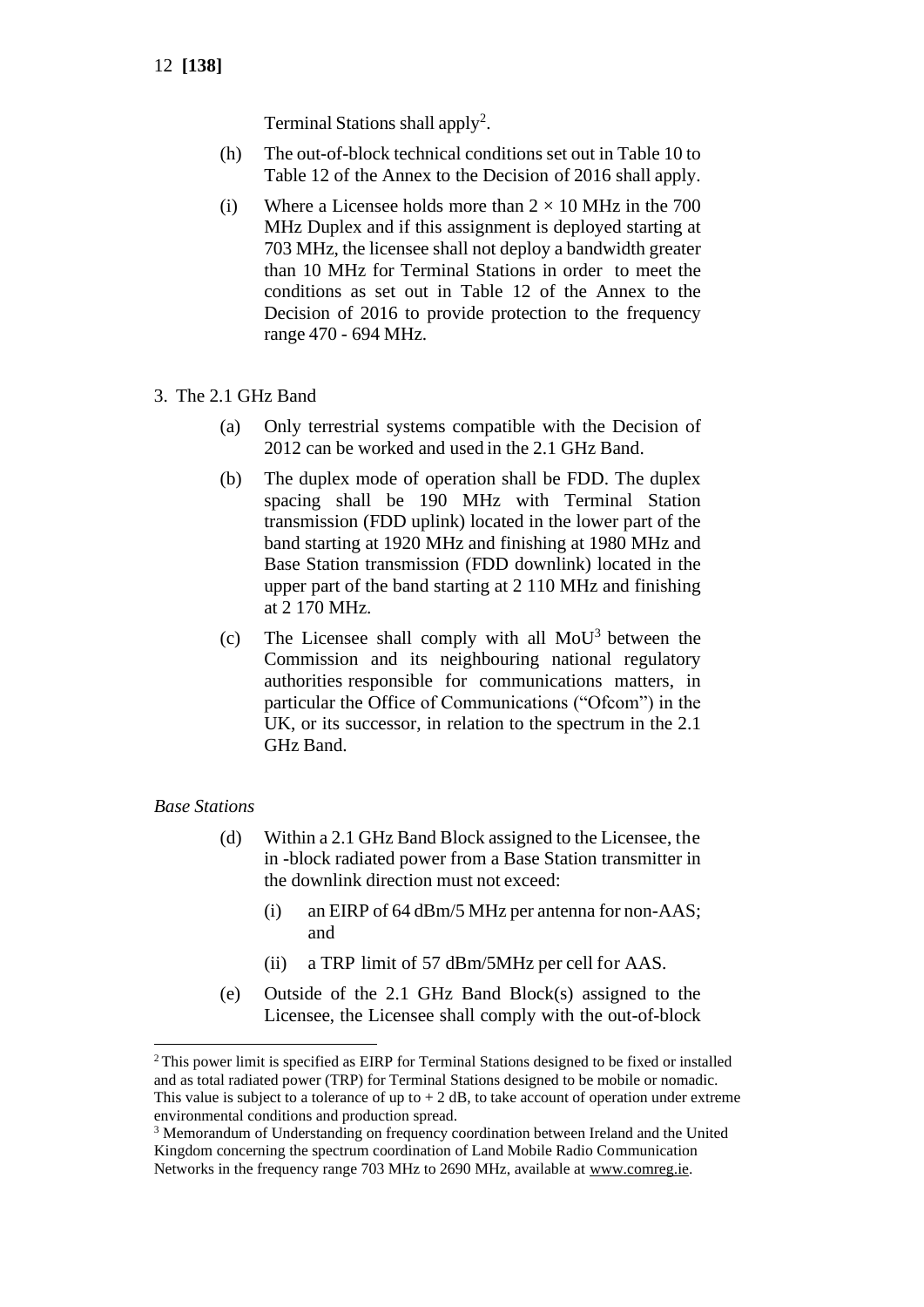BEM as specified in Section C of the Annex to the Decision of 2012.

*Terminal Stations*

(f) The maximum mean in-block power limit over frequencies of FDD Uplink of 24 dBm for Terminal Stations shall  $apply<sup>4</sup>$ .

### **Section 3: Coverage Requirements**

1. Coverage at specific locations in the State

| Coverage        | Location                                                                                                                                                                                                                                                                 | <b>Obligation</b>                                                              |
|-----------------|--------------------------------------------------------------------------------------------------------------------------------------------------------------------------------------------------------------------------------------------------------------------------|--------------------------------------------------------------------------------|
| <b>Outdoors</b> | Specific locations in relation to<br>the extraordinary situation<br>arising from COVID-19 as may<br>be determined from time to time<br>by the Government and<br>communicated to the<br>Commission by the Department<br>of the Environment, Climate and<br>Communications | <b>Best efforts</b><br>using all rights<br>of use available<br>to the Licensee |

**Table 1: Outdoor coverage obligations at specific locations in relation to the extraordinary situation arising from COVID-19**



GIVEN under the Official Seal of the Commission for Communications Regulation, 28 March, 2022.

ROBERT MOURIK,

Chairperson, For and on behalf of the Commission for Communications Regulation.

<sup>4</sup> This power limit is specified as EIRP for terminal stations designed to be fixed or installed and as TRP for terminal stations designed to be mobile or nomadic. EIRP and TRP are equivalent for isotropic antennas. It is recognised that this value may be subject to a tolerance defined in the harmonised standards to take account of operation under extreme environmental conditions and production spread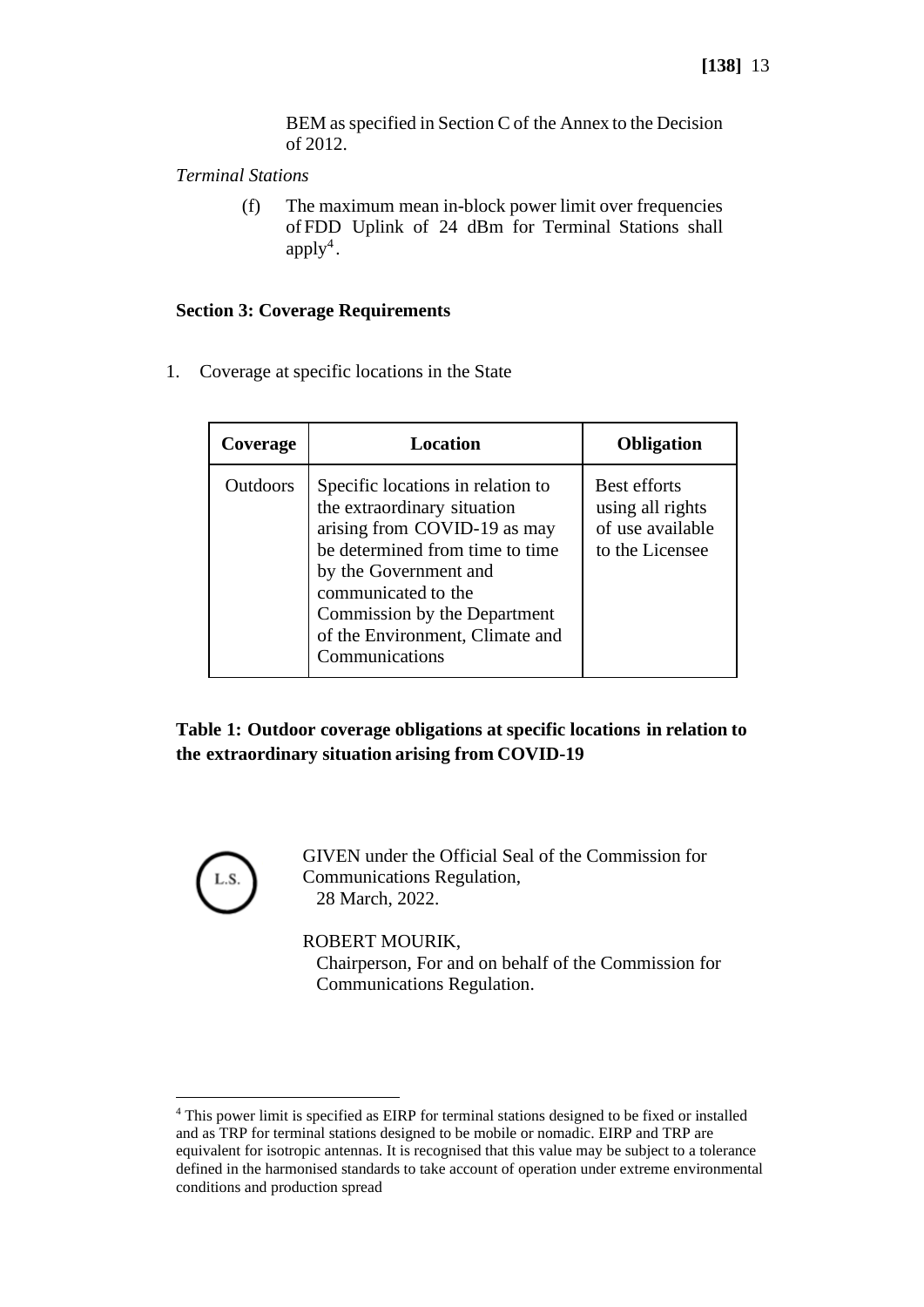The Minister for the Environment, Climate and Communications, in accordance with section 37 of the Communications Regulation Act, 2002, (as adapted by the Communications, Climate Action and Environment (Alteration of Name of Department and Title of Minister) Order 2020 (S.I. No. 373 of 2020)) consents to the making of the foregoing Regulations.



GIVEN under the Official Seal of the Minister for the Environment, Climate and Communications, 25 March 2022.

EAMON RYAN Minister for the Environment, Climate and Communications.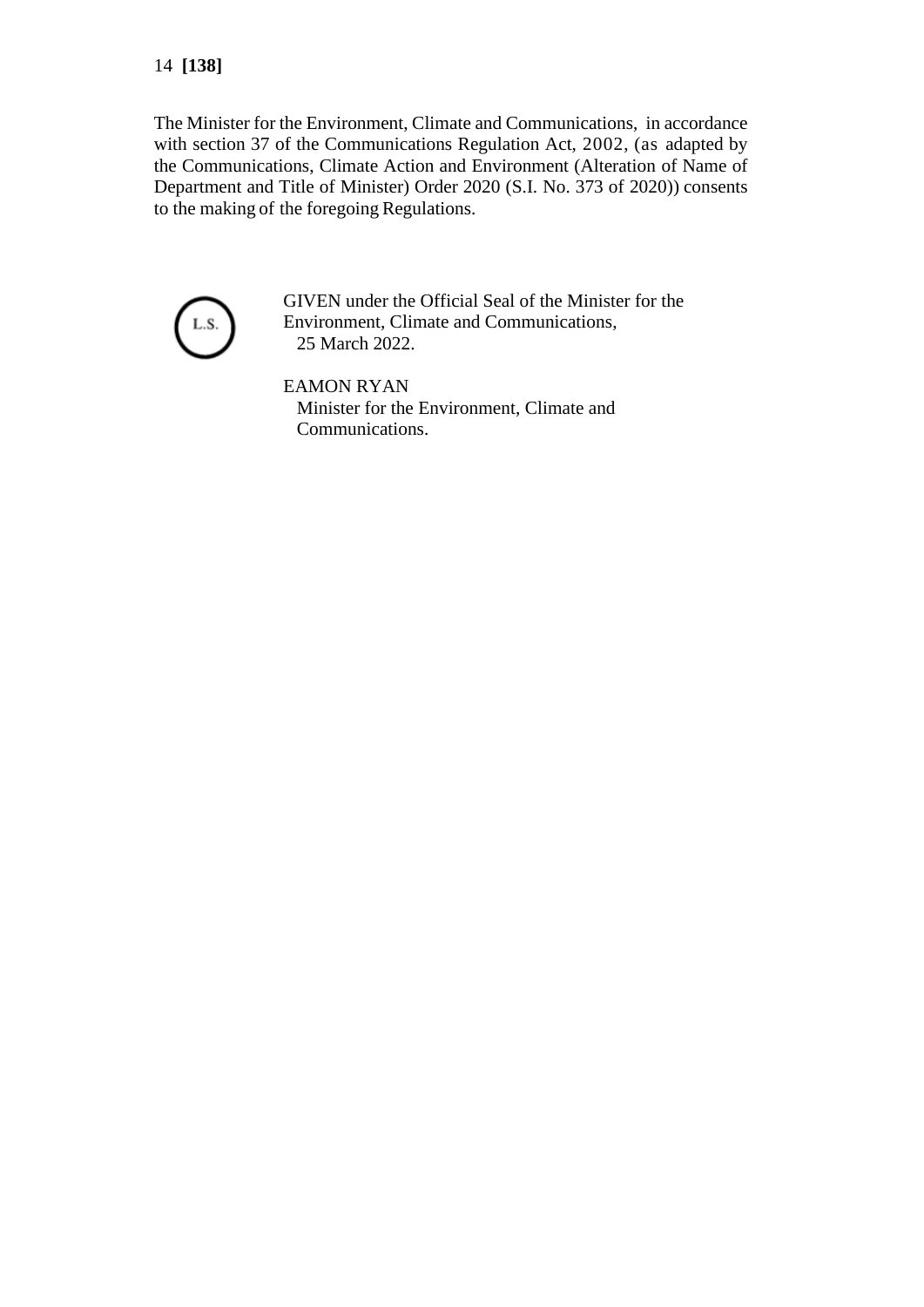### EXPLANATORY NOTE

# (*This note is not part of the Instrument and does not purport to be a legal interpretation.*)

These Regulations prescribe matters in relation to the further temporary licences (No. 4) for apparatus for wireless telegraphy for terrestrial systems capable of providing Electronic Communications Services in the 700 MHz Duplex and the 2.1 GHz Bands to address the temporary impact upon Electronic Communications Networks and Electronic Communications Services from the extraordinary situation arising from COVID-19.